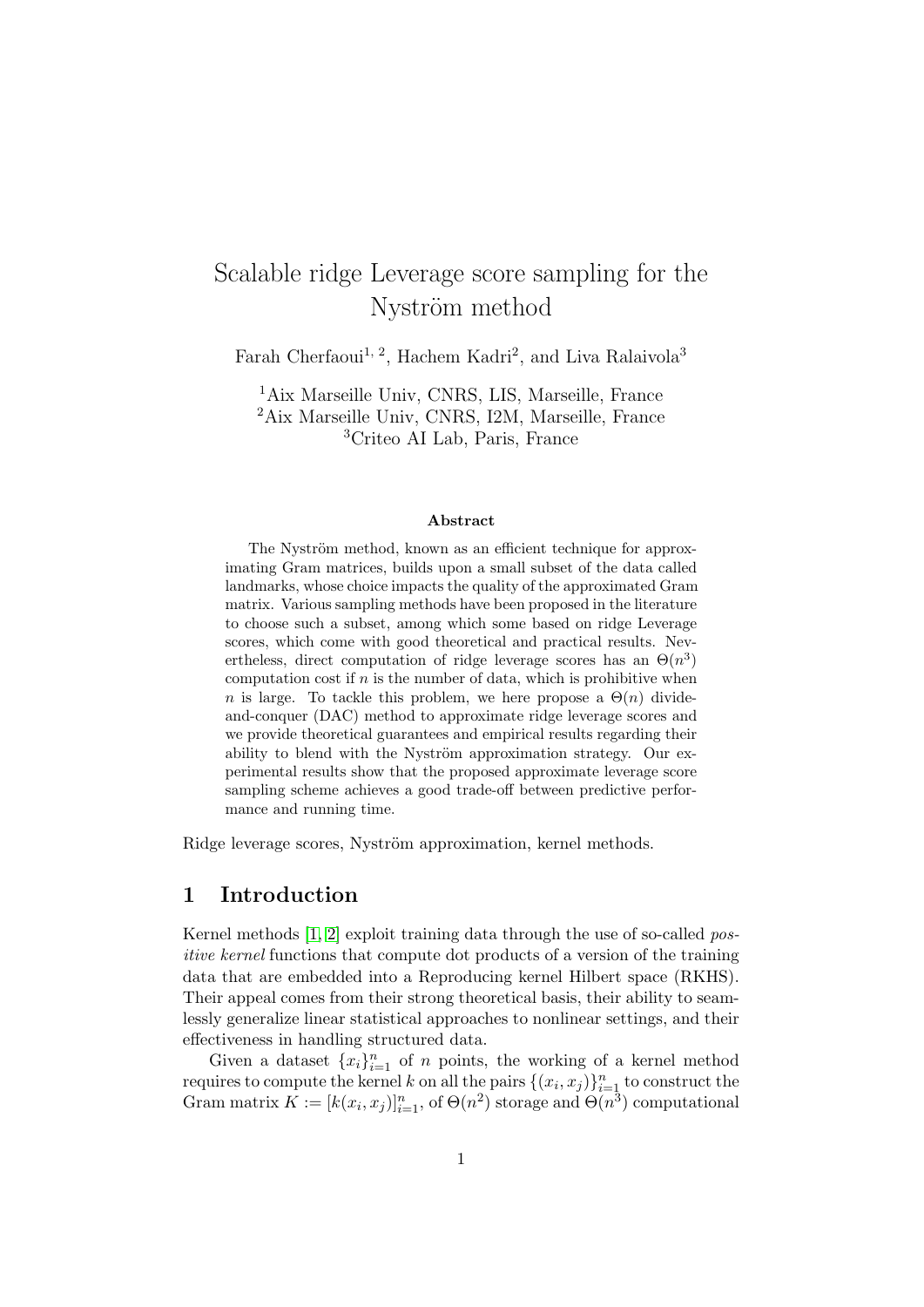demand whenever K has to be inverted (a frequent need). Both storage and computational expectations are problematic when  $n$  is large. To overcome this problem, methods to approximate  $K$  have been devised, such as, to name a few, Random Fourier Features (RFF) [\[3\]](#page-7-2), Cholesky factorization [\[4\]](#page-8-0), and Nyström method  $[5]$ , and proved effective  $[6, 7, 8, 9]$  $[6, 7, 8, 9]$  $[6, 7, 8, 9]$  $[6, 7, 8, 9]$ .

As stated before, we here focus on the Nyström approximation, which builds an approximation of the Gram matrix using landmark points. Results from the literature show that it is possible to reach approximation results better than those obtained by uniform sampling of the landmarks, by crafting data-dependent sampling techniques, which, for instance, could be based on ridge leverage scores and related quantities [\[10,](#page-9-0) [11\]](#page-9-1). However, these techniques remain expensive as computing the ridge leverage scores is  $\Theta(n^3)$ . Therefore, recent work has focused on methods able to efficiently approximate statistical quantities such as leverage scores [\[12,](#page-9-2) [13,](#page-9-3) [14,](#page-9-4) [15\]](#page-9-5).

Here, we propose a new algorithm to efficiently approximate the ridge leverage scores, and using it in the Nyström method, we show that we achieve a good trade-off between predictive performance and running time. The paper is organized as follows. Section [2](#page-1-0) recalls the Nyström method and the ridge leverage scores. Section [3](#page-3-0) introduces our divide-and-conquer (DAC) ridge leverage score approximation algorithm and its theoretical guarantees. Finally, Section [4](#page-6-0) reports empirical results of our method on real world datasets, showing that it allows for a solid approximation performance with competitive running times.

## <span id="page-1-0"></span>2 Nyström method and approximated ridge leverage scores

#### <span id="page-1-1"></span>2.1 Nyström approximation

Let X be an input space, and  $k : \mathcal{X} \times \mathcal{X} \to \mathbb{R}$  a kernel function associated to a reproducing kernel Hilbert space  $\mathcal{H}_k$ . Let  $N := \{x_i\}_{i=1}^n$  be a set of n data point of  $\mathcal{X}$  (i.e.,  $x_i \in \mathcal{X}$ ), and  $K \in \mathbb{R}^{n \times n}$  the kernel matrix of N.

The Nyström method is a well studied technique for approximating the kernel matrix  $K$  and reducing the computational cost of kernel methods [\[5\]](#page-8-1). It builds an approximation  $\hat{K}$  of K using only a small subset of points, called landmarks. Let  $E \subseteq N$  be the landmark set. The approximated Gram matrix is set to  $\hat{K} := K_{N,E}(K_E)^+ K_{N,E}^T$  where  $K_{N,E} = (k(x_i, x_j))_{x_i \in N, x_j \in E}$ is a  $n \times |E|$  matrix, and  $K_E = (k(x_i, x_j))_{x_i \in E, x_j \in E}$  is a  $|E| \times |E|$  matrix. Here, we denote by  $A^+$  the Moore-Penrose inverse of matrix A and by  $A^T$ its transpose. This approximation is computed in  $\Theta(n|E|^2)$ , which is smaller than  $n^2$  for  $|E| \ll n$ .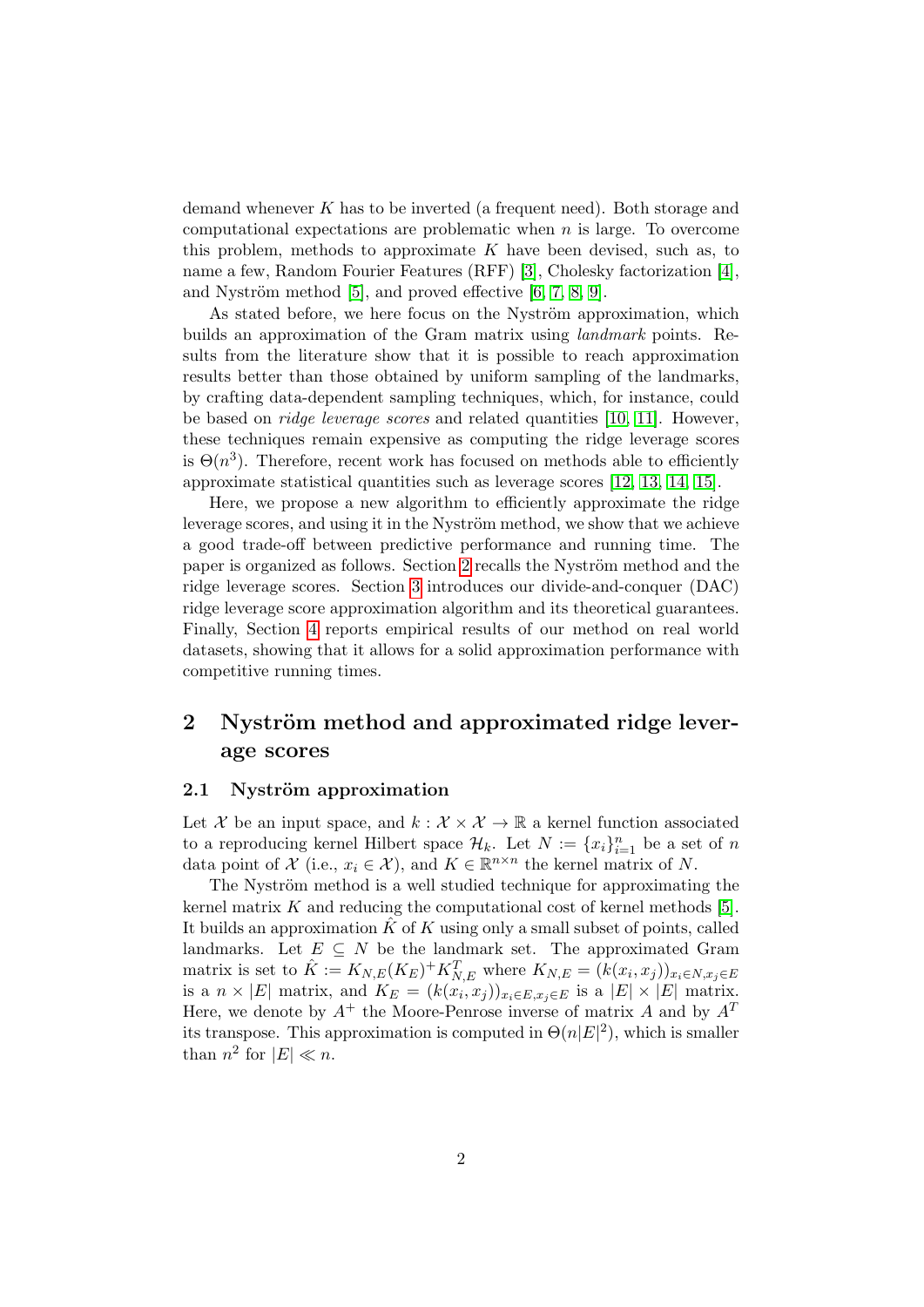<span id="page-2-0"></span>Data:  $N := \{x_1, \ldots, x_n\}$  a set of n data,  $\gamma \in ]0,1]$ **Result:**  $\hat{K}$ , an approximation to  $K$ Compute  $\hat{l}_1, \ldots, \hat{l}_n$  an over-approximation of ridge leverage scores; Let  $p_i = \min\left\{1, 16\hat{l}_i \log\left(\frac{1}{2}\right)\right\}$  $\frac{1}{\gamma}\sum_j \hat{l}_j \Big) \Big\} \; ;$ Sample  $E \subseteq N$  with probability  $p_i$  for each  $x_i$ ; Return  $\hat{K} := K_{N,E}(K_E)^+ K_{N,E}^T$  where  $K_{N,E}$  and  $K_E$  are defined as in Section [2.1](#page-1-1) ;

Algorithm 1: Kernel matrix approximation using approximated ridge leverage score.

#### 2.2 Approximated ridge leverage scores

The ridge leverage scores are a measure of the 'importance' of each data point in the data set (see [\[16\]](#page-9-6) for more details). If the ridge leverage scores are used to define the probability of sampling each data point, they offer a theoretically justified method for sampling landmarks giving rise to the matrix K with good approximation guarantees [\[10,](#page-9-0) [13\]](#page-9-3).

For  $\lambda > 0$ , the ridge leverage score of any  $x_i \in \mathcal{X}$  is:

$$
l_i := [K (K + \lambda I)^{-1}]_{i,i} .
$$

Unfortunately, since we need to invert the matrix  $K + \lambda I$ , the complexity of computing the ridge leverage scores is  $\Theta(n^3)$ . This makes the ridge leverage scores very expensive to compute and unusable for the Nyström method.

A number of recent papers have focused on approximating the ridge leverage scores (e.g., [\[12,](#page-9-2) [13\]](#page-9-3)). In [\[12\]](#page-9-2), a uniform leverage score approximation method was proposed. It is based on computing approximates of the ridge Leverage scores by approximating the kernel matrix  $K$  using a Nyström method with landmarks sampled uniformly at random. In  $[13]$ , the authors propose a recursive version of the algorithm in [\[12\]](#page-9-2). They recursively improve the approximated ridge leverage scores by approximating the kernel matrix using landmarks sampled from the previously computed ridge leverage scores. They then used these approximations for Nyström method as described in Algorithm [1.](#page-2-0) They have shown that even if the complexity of the two methods is  $\Theta(n^2)$  (for some user-defined subsample size s), the uniform method is faster. Nevertheless, this comes at a cost in the approximation quality, since [\[13\]](#page-9-3) has better approximation results than [\[12\]](#page-9-2).

We present in the next section our DAC algorithm to approximate the ridge leverage scores with the same complexity as in [\[12,](#page-9-2) [13\]](#page-9-3). We then show in Section [4,](#page-6-0) that our method has good approximation results as [\[13\]](#page-9-3), while being faster in practice.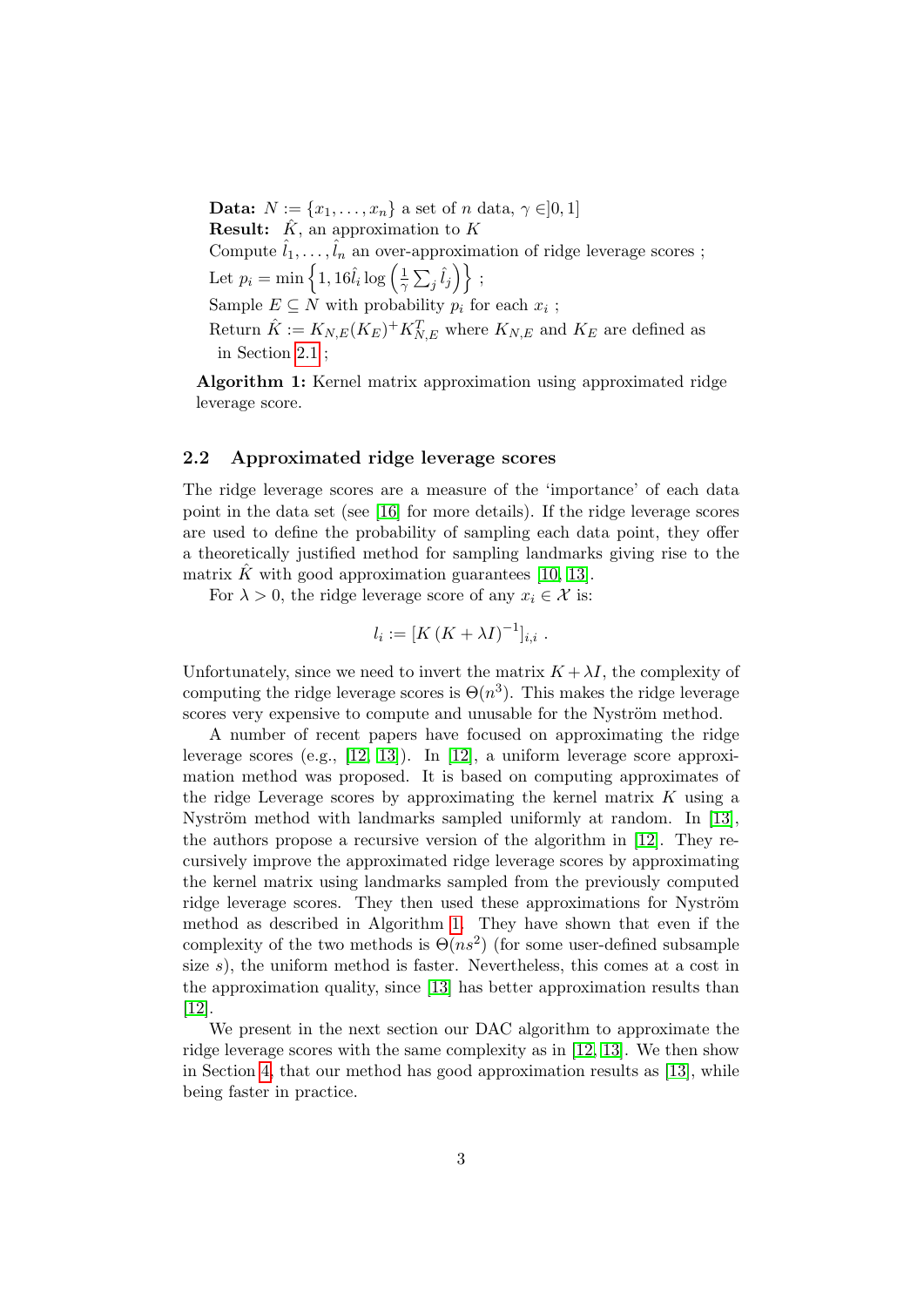<span id="page-3-1"></span>**Data:**  $N := \{x_1, ..., x_n\}$  a set of *n* data,  $r > 0$ ;  $\textbf{Result:} \;\; \hat{l}_i, \; \forall i \in \{1, \dots, n\};$ Partition N: let  $S_1, \ldots, S_r$  be disjoint sets such that:  $S_i \subseteq N$ ,  $S_i \cap S_j = \emptyset$  for all  $i, j \leq r$ , and  $\cup_{i=1}^r S_i = N$ ; Compute  $K_{S_1}(K_{S_1} + \lambda I)^{-1}, \ldots, K_{S_r}(K_{S_r} + \lambda I)^{-1};$ for  $x_i \in N$ ; do Let  $S \in \{S_1, \ldots, S_r\}$  be the set that contains  $x_i$ ; Let  $j_i$  be the position of  $x_i$  in  $S$ ;  $\hat{l}_i = [K_S(K_S + \lambda I)^{-1}]_{j_i, j_i}$  where  $K_S = (k(x, y))_{x \in S, y \in S} \in \mathbb{R}^{|S| \times |S|};$ end Return  $\hat{l}_i$  for all  $i \in \{1, \ldots, n\}$ ;

Algorithm 2: Divide And Conquer (DAC) for Ridge Leverage score approximation

## <span id="page-3-0"></span>3 Divide And Conquer (DAC) algorithm

We now describe a scalable simple approach to estimate the leverage scores. Our method is based on a divide-and-conquer (DAC) strategy. Instead of computing the leverage scores using all the data, we divide the data set into r disjoints small subsets of size  $s_i$ ,  $i = 1, \ldots, r$ , and we compute the leverage scores for each subset. The computational complexity will be then reduced from  $\Theta(n^3)$  to  $\Theta(\sum_i s_i^3)$ . In the following, without loss of generality, we assume that all the subsets have the same size s. The overall complexity in this case is  $\Theta(n s^2)$ . Our DAC approach is depicted in Algorithm [2.](#page-3-1)

The DAC approach for approximating the leverage scores is easy and simple. One important question is what theoretical guarantees can we provide on the performance of the approximated leverage scores. To answer this question, we follow the work of [\[13\]](#page-9-3) and provide the following theoretical results showing how the approximated leverage scores  $l_i$  relate to the true ones  $l_i$ .

<span id="page-3-2"></span>**Corollary 1.** Let X be an input space, and  $k : \mathcal{X} \times \mathcal{X} \rightarrow \mathbb{R}$  a kernel function associated to a RKHS  $\mathcal{H}_k$ . let  $N := \{x_1, \ldots, x_n\}$  be a set of n data point in X. For any  $x_i \in N$ , let  $\hat{l}_i$  as computed in Algorithm [2.](#page-3-1) Then we have:  $l_i \geq l_i$ .

*Proof.* Let  $S_1, \ldots, S_r$  as in Algorithm [2,](#page-3-1) and let  $S := \{S_i\}_{i=1}^r$ . For any  $S \in \mathcal{S}$ , let  $\overline{S} := N \setminus S$  be the complement of S, and  $K_S = (k(x, y))_{x \in S, y \in S}$ be the kernel matrix over S. It is known that  $l_i = \sum_{j=1}^n$  $\sigma_j$  $\frac{\sigma_j}{\sigma_j + \lambda} U_{i,j}^2$ , where  $K = U\Sigma U^T$  is the SVD of K and  $\sigma_i = \Sigma_{i,i}$  its singular values [\[17\]](#page-9-7). Using this, it is easy to see that  $l_i = 1 - \lambda (K + \lambda I)_{i,i}^{-1}$ . Let consider a fixed  $x_i$ ,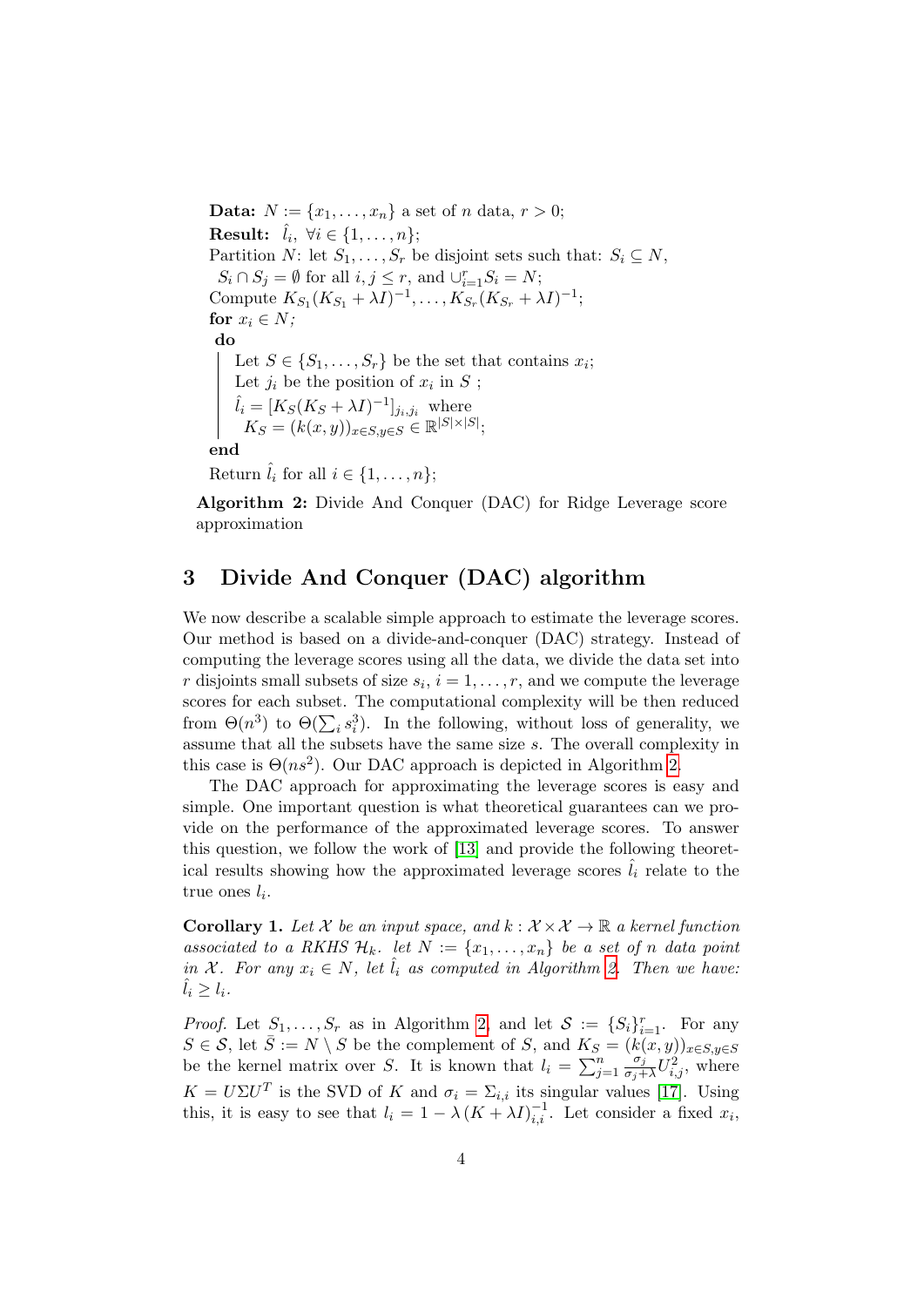and let S be the subset that contains  $x_i$ , and  $j_i$  be the position of  $x_i$  in S. Thus,  $\hat{l}_i = 1 - \lambda (K_S + \lambda I)_{i_i}^{-1}$  $^{-1}_{j_i,j_i}$  .

Without loss of generality, we assume that  $K$  is sorted such that the elements of S appear in the first block:

$$
K = \begin{bmatrix} K_S & K_{S,\bar{S}} \\ K_{S,\bar{S}}^T & K_{\bar{S}} \end{bmatrix}
$$

Where  $K_{S,\bar{S}} = (k(x, z))_{S \times \bar{S}}$ , and  $K_{\bar{S}} = (k(x, z))_{\bar{S} \times \bar{S}}$ . Using the Shur complement of a block matrix, we have:

$$
(K + \lambda I)^{-1} = \begin{bmatrix} (K_S + \lambda I)^{-1} + CZC^T & * \\ * & * \end{bmatrix}
$$

where  $Z := (K_{\bar{S}} + \lambda I - K_{S,\bar{S}}^T (K_S + \lambda I)^{-1} K_{S,\bar{S}})^{-1}$ , and  $C := (K_S + \lambda I)^{-1} K_{S,\bar{S}}$ . Since  $K + \lambda I$  is a PSD marix, so is its Shur complement Z. Using the fact that  $CZC^{T}$  is also a PSD matrix, and that the diagonal entries of a PSD matrix are positives, we obtain:

$$
(K+\lambda I)^{-1}_{j_i,j_i} \geq (K_S+\lambda I)^{-1}_{j_i,j_i}.
$$

We then have that:  $\hat{l}_i \geq l_i$  for all i, since  $\lambda > 0$ .

<span id="page-4-1"></span>**Corollary 2.** Under the same conditions of Corollary [1,](#page-3-2) for any  $x_i \in N$  let  $l_i$  as computed in Algorithm [2.](#page-3-1) We have

$$
\sum_{i=1}^{n} \hat{l}_i \le \sum_{i=1}^{n} l_i + n \left( 1 - \frac{1}{m} \right),
$$

where  $m := \frac{\sigma_{\max} + \lambda}{\sigma_{\min} + \lambda}$  is the condition number of  $K + \lambda I$  and  $\sigma_{\min}$  and  $\sigma_{\max}$ are the smallest and largest eigenvalues of K.

*Proof.* Let  $S := \{S_i\}_{i=1}^r$  as defined in the proof of Corollary [1.](#page-3-2) For any  $S \in \mathcal{S}$ , let  $\overline{S} := N \setminus S$ . We thus have:

<span id="page-4-0"></span>
$$
\sum_{i=1}^{n} \hat{l}_i = n - \lambda \sum_{S \in \mathcal{S}} \sum_{x_i \in S} (K_S + \lambda I)^{-1}_{j_i, j_i}, \qquad (1)
$$

 $\Box$ 

where  $j_i$  is the position of  $x_i$  $\sum$ in the set  $S$ . First, we fix  $S$  and we bound  $\chi_{x_i \in S}(K_S + \lambda I)^{-1}_{j_i,j_i}$ . Without loss of generality, we assume that the matrix K is sorted such that the elements of S appear in the first block as in the proof of Corollary [1.](#page-3-2) Using the Shur complement [\[18\]](#page-9-8), we also have:

$$
(K+\lambda I)^{-1} = \begin{bmatrix} A & * \\ * & * \end{bmatrix},
$$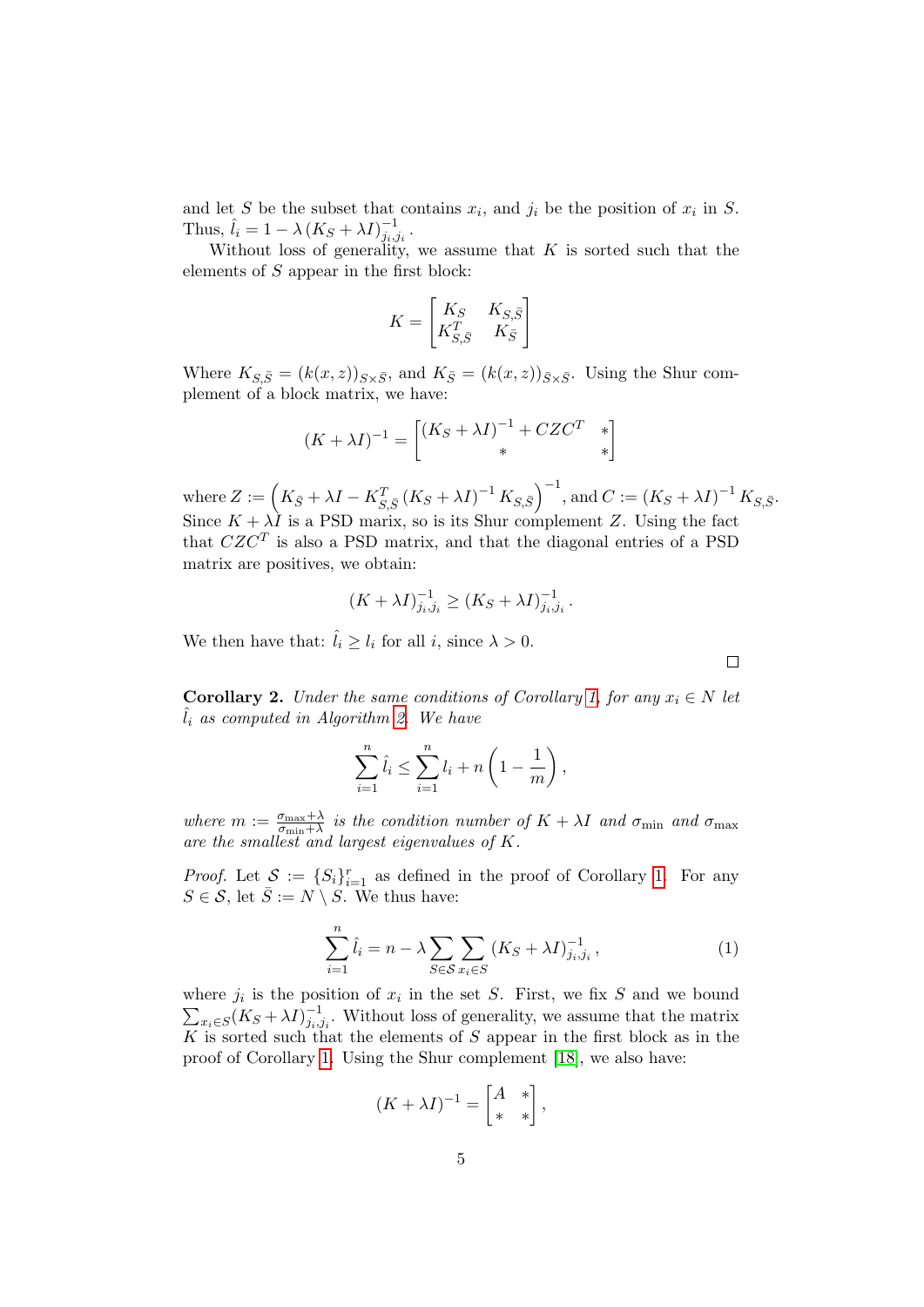where  $A := (K_S + \lambda I - K_{S, \bar{S}} (K_{\bar{S}} + \lambda I)^{-1} K_{S, \bar{S}}^T)^{-1}$ .

The main ingredient of the proof is the following result provided in Theorem 3.6.1 of [\[19\]](#page-9-9):

$$
A \preceq \alpha_K (K_S + \lambda I)^{-1},
$$

where  $\alpha_K := \frac{(\sigma_{Min} + \sigma_{Max} + 2\lambda)^2}{4(\sigma_{Min} + \lambda)(\sigma_{Max} + \lambda)}$  where  $\sigma_{Min}$  and  $\sigma_{Max}$  are the smallest and largest eigenvalues of the matrix  $K$ . Applying the trace operator we obtain

$$
Trace\left((K_S + \lambda I)^{-1}\right) \ge \alpha_K^{-1}Trace\left(A\right).
$$

Using the fact that the trace of a matrix is equal to the sum of its diagonal elements, we have:

$$
\sum_{x_i \in S} (K_S + \lambda I)^{-1}_{j_i, j_i} \ge \alpha_K^{-1} \sum_{x_i \in S} (K + \lambda I)^{-1}_{j_i, j_i}.
$$

We now take the sum over all subsets  $S \in \mathcal{S}$ :

$$
\sum_{S \in \mathcal{S}} \sum_{x_i \in S} (K_S + \lambda I)^{-1}_{j_i, j_i} \ge \alpha_K^{-1} \sum_{S \in \mathcal{S}} \sum_{x_i \in S} (K + \lambda I)^{-1}_{j_i, j_i}.
$$

Using the fact that the subsets are disjoints and that their union is equal to  $N$ , and plugging this result in Equation  $(1)$ , we obtain

$$
\sum_{i=1}^{n} \hat{l}_i \le n - \lambda \alpha_K^{-1} \sum_{i=1}^{n} (K + \lambda I)_{i,i}^{-1}.
$$

Since  $(K + \lambda I)^{-1}_{i,i} = \frac{1 - l_i}{\lambda}$ , we have:

$$
\sum_{i=1}^{n} \hat{l}_i \leq \alpha_K^{-1} \sum_{i=1}^{n} l_i + n \left( 1 - \alpha_K^{-1} \right).
$$

Let  $m := \frac{\sigma_{Max} + \lambda}{\sigma_{MIN} + \lambda}$  $\frac{\sigma_{Max} + \lambda}{\sigma_{Min} + \lambda}$ . It remains to prove that  $\frac{1}{m} \leq \alpha_K^{-1} \leq 1$ . Indeed,

$$
\alpha_K^{-1} - 1 = \frac{-((\sigma_{Min} + \lambda) - (\sigma_{Max} + \lambda))^2}{(\sigma_{Min} + \sigma_{Max} + 2\lambda)^2} \le 0
$$
  
and 
$$
\alpha_K^{-1} \ge \frac{4(\sigma_{Min} + \lambda)(\sigma_{Max} + \lambda)}{4(\sigma_{Max} + \lambda)^2} = \frac{\sigma_{Min} + \lambda}{\sigma_{Max} + \lambda} = \frac{1}{m}.
$$

Using these bounds and a result in [\[13\]](#page-9-3), we can obtain theoretical guarantees on the quality of approximated kernel matrix by Nyström approximation when using our DAC method.

**Theorem 3.** Under the same assumptions of Corollary [1,](#page-3-2) let  $\hat{K}$  be an approximation of K computed by Algorithm [1](#page-2-0) with approximated ridge leverage score computed by Algorithm [2.](#page-3-1) Then, with probability at least  $1-\gamma$ , we have

$$
K - \lambda I \preceq \hat{K} \preceq K.
$$

Moreover,  $|E| \leq 32t \log(\frac{t}{\gamma})$ , where  $t := \sum_{i=1}^n l_i + n(1 - \frac{1}{n})$  $\frac{1}{m}$ ). Proof. Apply Theorem 3 of [\[13\]](#page-9-3) using Corollaries [1](#page-3-2) and [2.](#page-4-1)

 $\Box$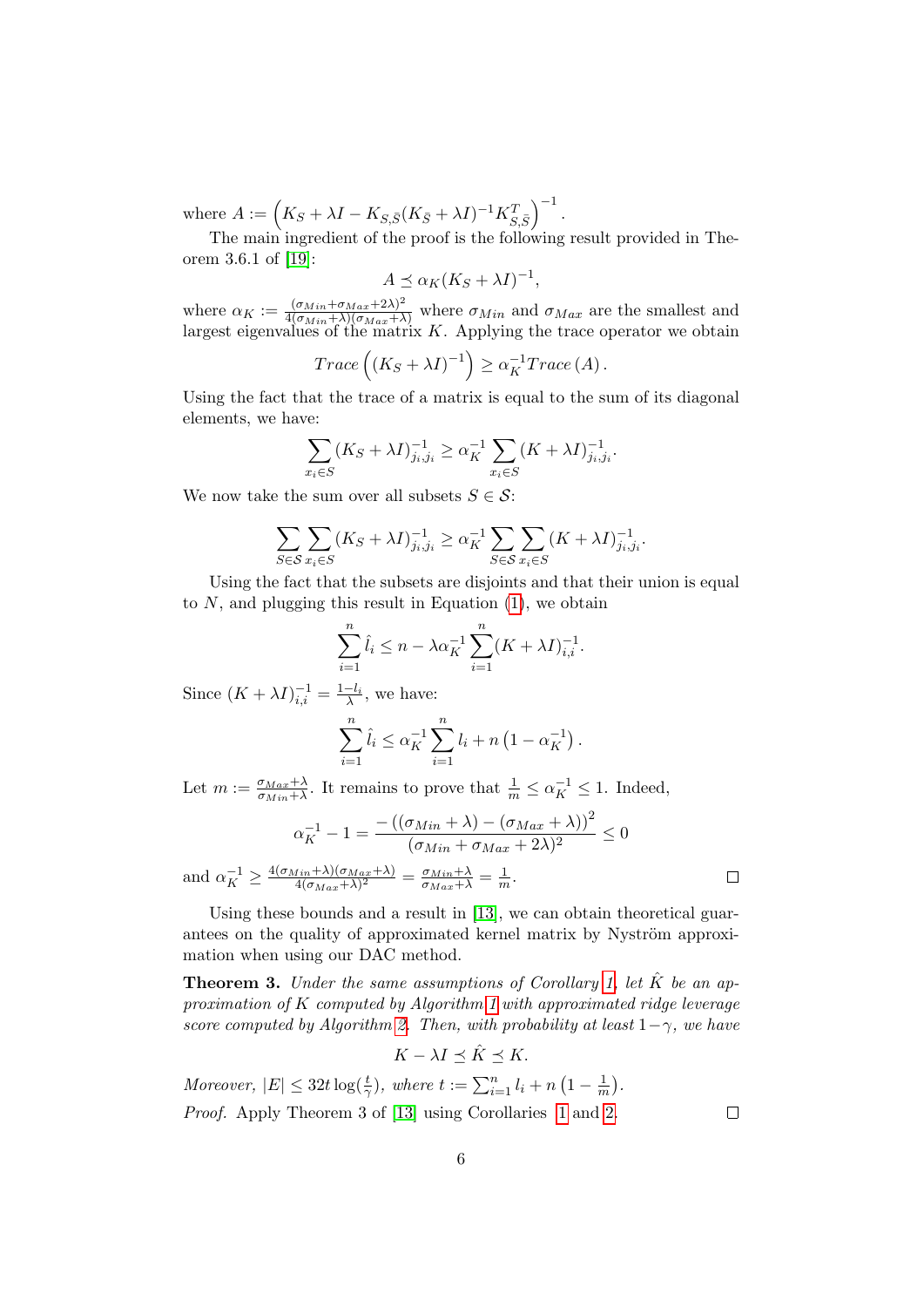Table 1: Description of the datasets

<span id="page-6-1"></span>

| Dataset          |        | number of data number of features |
|------------------|--------|-----------------------------------|
| Covertype $[21]$ | 581012 | 54                                |
| Adult [22]       | 48842  | 15                                |
| KC1 [23]         | 2109   | 21                                |
| Houses $[24]$    | 20640  |                                   |

## <span id="page-6-0"></span>4 Experiments

In this section, we evaluate our proposed DAC algorithm on benchmark real world data sets described in Table [1.](#page-6-1) In all our experiments we use a Gaussian kernel with hyper-parameter  $\sigma$  and a regularization parameter  $\lambda$ fixed as in [\[20\]](#page-9-11).

We use Algorithm [2](#page-3-1) to estimate the leverage scores of each point, sample a subset of them proportionally to the approximated scores, and use the Nyström method to approximate the kernel matrix. We compare our  $DAC<sup>1</sup>$  $DAC<sup>1</sup>$  $DAC<sup>1</sup>$ approach to the uniform leverage score method (uniform LS) [\[12\]](#page-9-2) and the recursive<sup>[2](#page-6-3)</sup> method [\[13\]](#page-9-3) since both run in  $\Theta(n s^2)$ . We also compare our method to the classical Nyström method, with landmarks sampled uniformly at random. Since the data sets are very large, we follow [\[13\]](#page-9-3) and estimate this error on 10k random data point, except for KC1 which is relatively small for which we also can compute the exact leverage scores.

In our experiments we fix  $s = \sqrt{n}$ . We plot in Figure [1](#page-7-3) the mean and variance of the Frobenius norm error over 20 runs in function of landmarks's size  $|E|$  used in the Nyström method. Our results shows that our DAC approach outperforms the uniform sampling method and performs similar to the recursive method.

We compare in Figure [2](#page-8-6) the running time of the different methods with different values of n. In [\[13\]](#page-9-3), the authors also proposed an accelerated version of their recursive method. It improves the running time but not the approximation error. In this experiments, we also add the running time of the accelerated recursive method [\[13\]](#page-9-3). Our experimental results shows that the proposed DAC approximate leverage score sampling scheme achieves a good trade-off between predictive performance and running time.

<span id="page-6-2"></span> $1$ Our Python code is available online at [https://github.com/DAC-paper/Divide\\_](https://github.com/DAC-paper/Divide_And_Conquer_leverage_score_approximation) [And\\_Conquer\\_leverage\\_score\\_approximation](https://github.com/DAC-paper/Divide_And_Conquer_leverage_score_approximation).<br><sup>2</sup>We used the implementation availal

<span id="page-6-3"></span> $implementation$  available at [https://github.com/axelv/](https://github.com/axelv/recursive-nystrom) [recursive-nystrom](https://github.com/axelv/recursive-nystrom).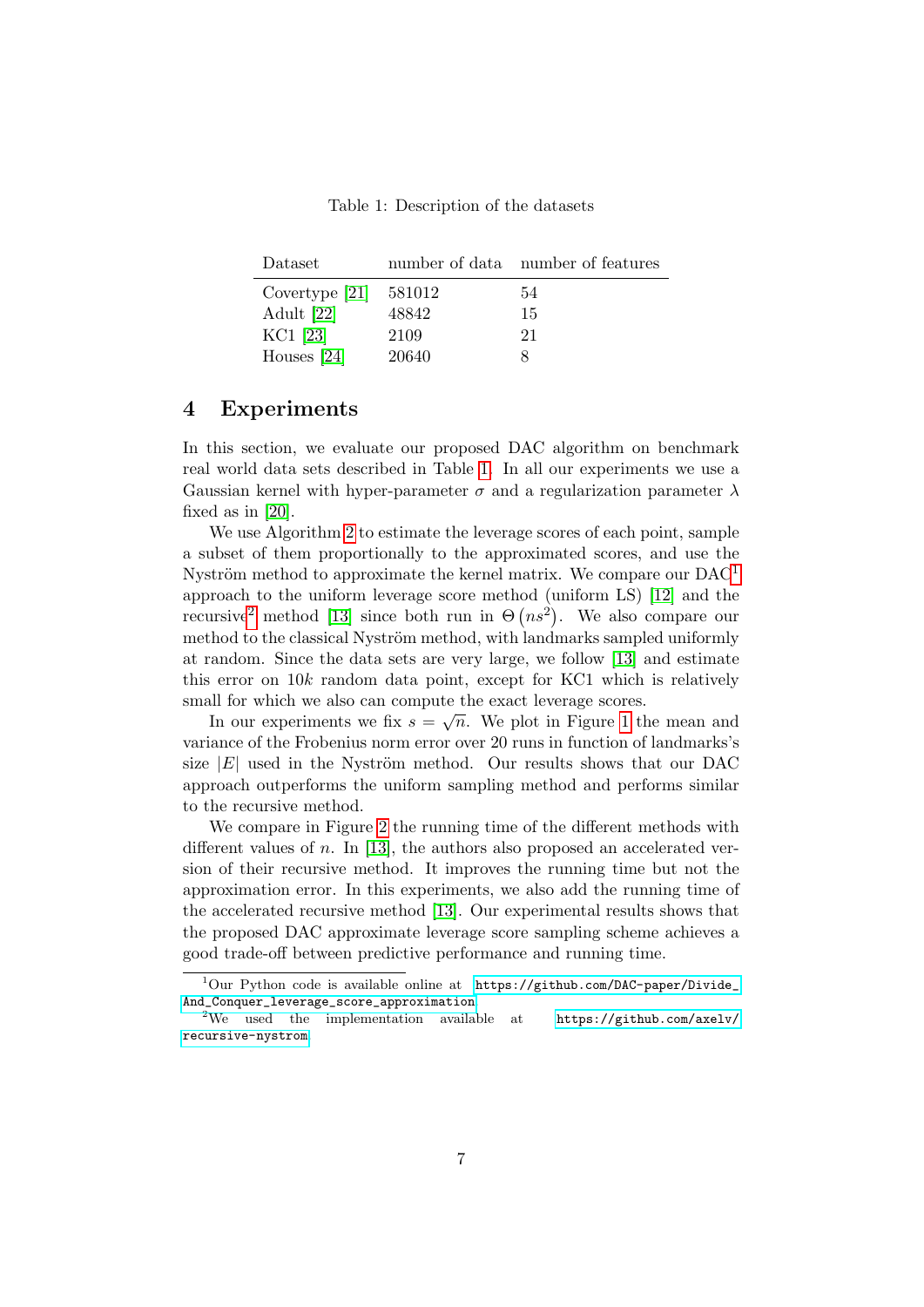<span id="page-7-3"></span>

Figure 1: Approximation error in function of the number of data points n with  $s=\sqrt{n}$ .

## 5 Conclusion

We proposed in this paper a new scalable and well-founded leverage score sampling scheme based on a divide and conquer strategy. Our experiments show that the proposed approach achieves good predictive performance with low running time. Further research may include the empirical study of the impact of the condition number of the kernel matrix on the approximation quality. It will be also interesting to study the usefulness of our approximate leverage score scheme in other applications such as active learning and dimensionality reduction.

## References

- <span id="page-7-0"></span>[1] Thomas Hofmann, Bernhard Schölkopf, and Alexander J Smola, "Kernel methods in machine learning," The annals of statistics, vol. 36, no. 3, pp. 1171–1220, 2008.
- <span id="page-7-1"></span>[2] Jonathan H Manton and Pierre-Olivier Amblard, "A primer on reproducing kernel hilbert spaces," Foundations and Trends $(\widehat{R})$  in Signal Processing, vol. 8, no. 1–2, pp. 1–126, 2015.
- <span id="page-7-2"></span>[3] Ali Rahimi and Benjamin Recht, "Random features for large-scale kernel machines," Advances in neural information processing systems (NeurIPS), vol. 20, 2007.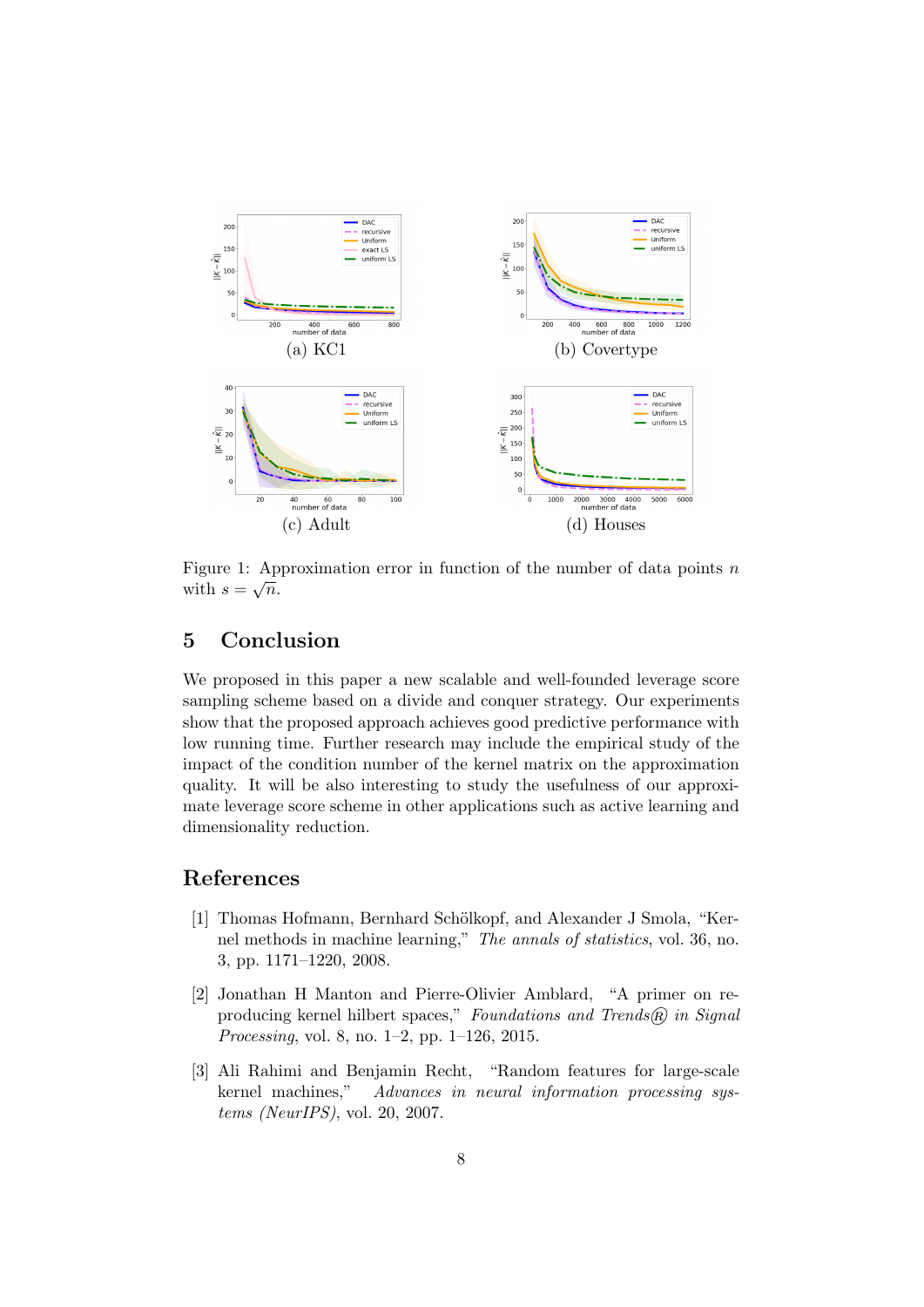<span id="page-8-6"></span>

Figure 2: Running time in function of the number of data points n with  $s=\sqrt{n}.$ 

- <span id="page-8-0"></span>[4] Shai Fine and Katya Scheinberg, "Efficient svm training using low-rank kernel representations," Journal of Machine Learning Research, vol. 2, pp. 243–264, 2001.
- <span id="page-8-1"></span>[5] Christopher Williams and Matthias Seeger, "Using the nyström method to speed up kernel machines," Advances in neural information processing systems (NeurIPS), vol. 13, 2000.
- <span id="page-8-2"></span>[6] Nicholas Arcolano and Patrick J Wolfe, "Nyström approximation of Wishart matrices," in IEEE International Conference on Acoustics, Speech and Signal Processing (ICASSP), 2010, pp. 3606–3609.
- <span id="page-8-3"></span>[7] Nicholas Arcolano and Patrick J Wolfe, "Estimating principal components of large covariance matrices using the nyström method," in IEEE International Conference on Acoustics, Speech and Signal Processing (ICASSP), 2011, pp. 3784–3787.
- <span id="page-8-4"></span>[8] Guohong Liu, Hong Chen, Xiaoying Sun, and Robert C. Qiu, "Modified MUSIC algorithm for DOA estimation with nyström approximation," IEEE Sensors Journal, vol. 16, no. 12, pp. 4673–4674, 2016.
- <span id="page-8-5"></span>[9] Tao Zhang and Shiyuan Wang, "Nyström kernel algorithm under generalized maximum correntropy criterion," IEEE Signal Processing Letters, vol. 27, pp. 1535–1539, 2020.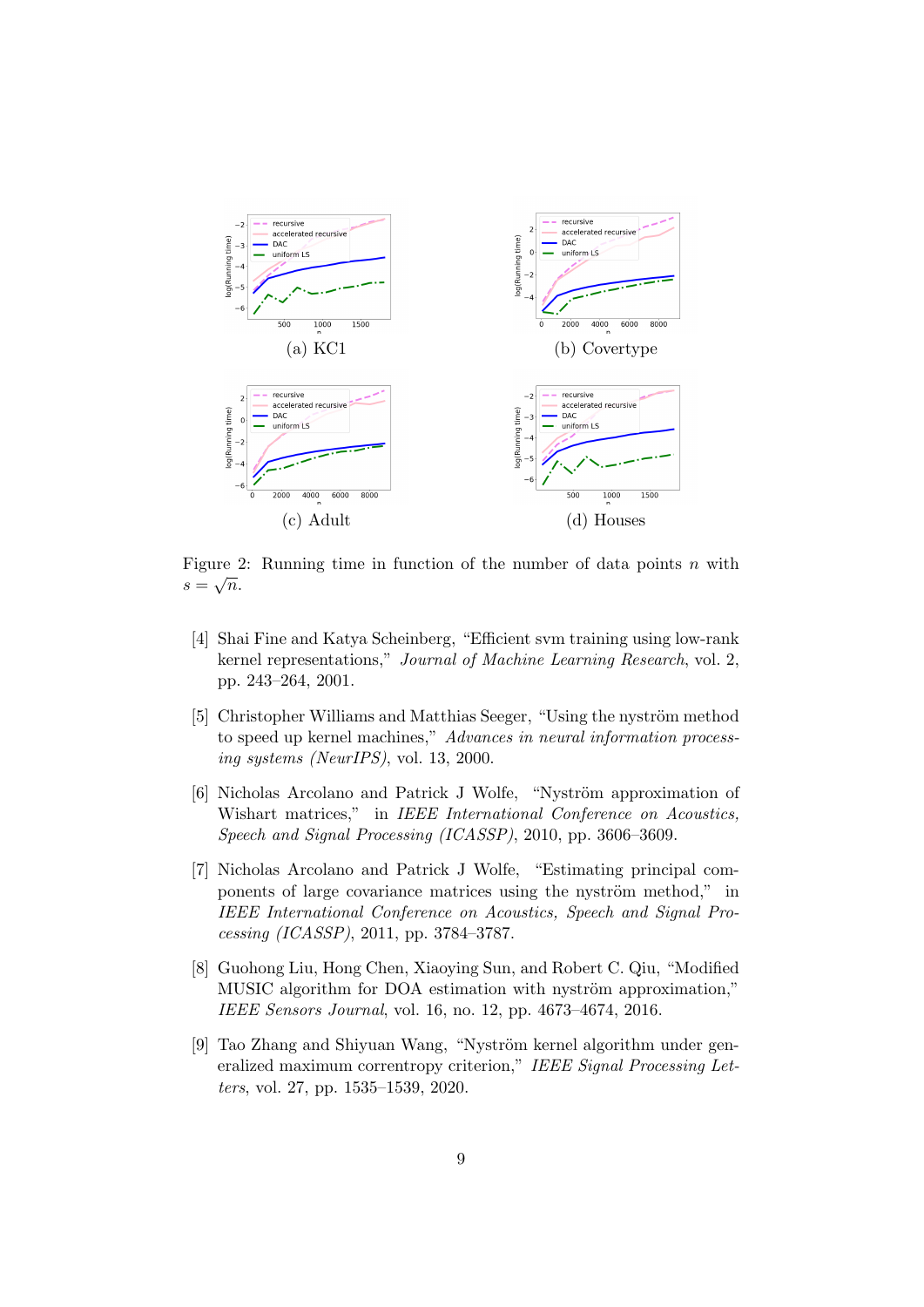- <span id="page-9-0"></span> $[10]$  Alex Gittens and Michael W Mahoney, "Revisiting the nyström method for improved large-scale machine learning," The Journal of Machine Learning Research (JMLR), vol. 17, no. 1, pp. 3977–4041, 2016.
- <span id="page-9-1"></span>[11] Chengtao Li, Stefanie Jegelka, and Suvrit Sra, "Fast DPP sampling for nyström with application to kernel methods," in *International Confer*ence on Machine Learning (ICML), 2016, pp. 2061–2070.
- <span id="page-9-2"></span>[12] Ahmed Alaoui and Michael W Mahoney, "Fast randomized kernel ridge regression with statistical guarantees," Advances in neural information processing systems (NeurIPS), vol. 28, 2015.
- <span id="page-9-3"></span>[13] Cameron Musco and Christopher Musco, "Recursive sampling for the nystrom method," Advances in Neural Information Processing Systems (NeurIPS), vol. 30, 2017.
- <span id="page-9-4"></span>[14] Alessandro Rudi, Daniele Calandriello, Luigi Carratino, and Lorenzo Rosasco, "On fast leverage score sampling and optimal learning," Advances in Neural Information Processing Systems (NeurIPS), vol. 31, 2018.
- <span id="page-9-5"></span>[15] Yifan Chen and Yun Yang, "Fast statistical leverage score approximation in kernel ridge regression," in International Conference on Artificial Intelligence and Statistics (AISTATS), 2021, pp. 2935–2943.
- <span id="page-9-6"></span>[16] Michael B Cohen, Yin Tat Lee, Cameron Musco, Christopher Musco, Richard Peng, and Aaron Sidford, "Uniform sampling for matrix approximation," in Proceedings of the 2015 Conference on Innovations in Theoretical Computer Science, 2015, pp. 181–190.
- <span id="page-9-7"></span>[17] Daniele Calandriello, Alessandro Lazaric, and Michal Valko, "Analysis of nyström method with sequential ridge leverage score sampling," in International conference on Uncertainty in Artificial Intelligence (UAI), 2016.
- <span id="page-9-8"></span>[18] Kaare Brandt Petersen, Michael Syskind Pedersen, et al., "The matrix cookbook," Technical University of Denmark, vol. 7, no. 15, pp. 510, 2008.
- <span id="page-9-9"></span>[19] Rajendra Bhatia, Positive definite matrices, Princeton university press, 2009.
- <span id="page-9-11"></span>[20] Ulf Brefeld, Thomas Gärtner, Tobias Scheffer, and Stefan Wrobel, "Efficient co-regularised least squares regression," in International conference on Machine learning (ICML), 2006, pp. 137–144.
- <span id="page-9-10"></span>[21] S. Bengio R. Collobert and Y. Bengio, "A parallel mixture of SVMs for very large scale problems," Neural Computation,  $14(05):1105-1114$ , 2002.